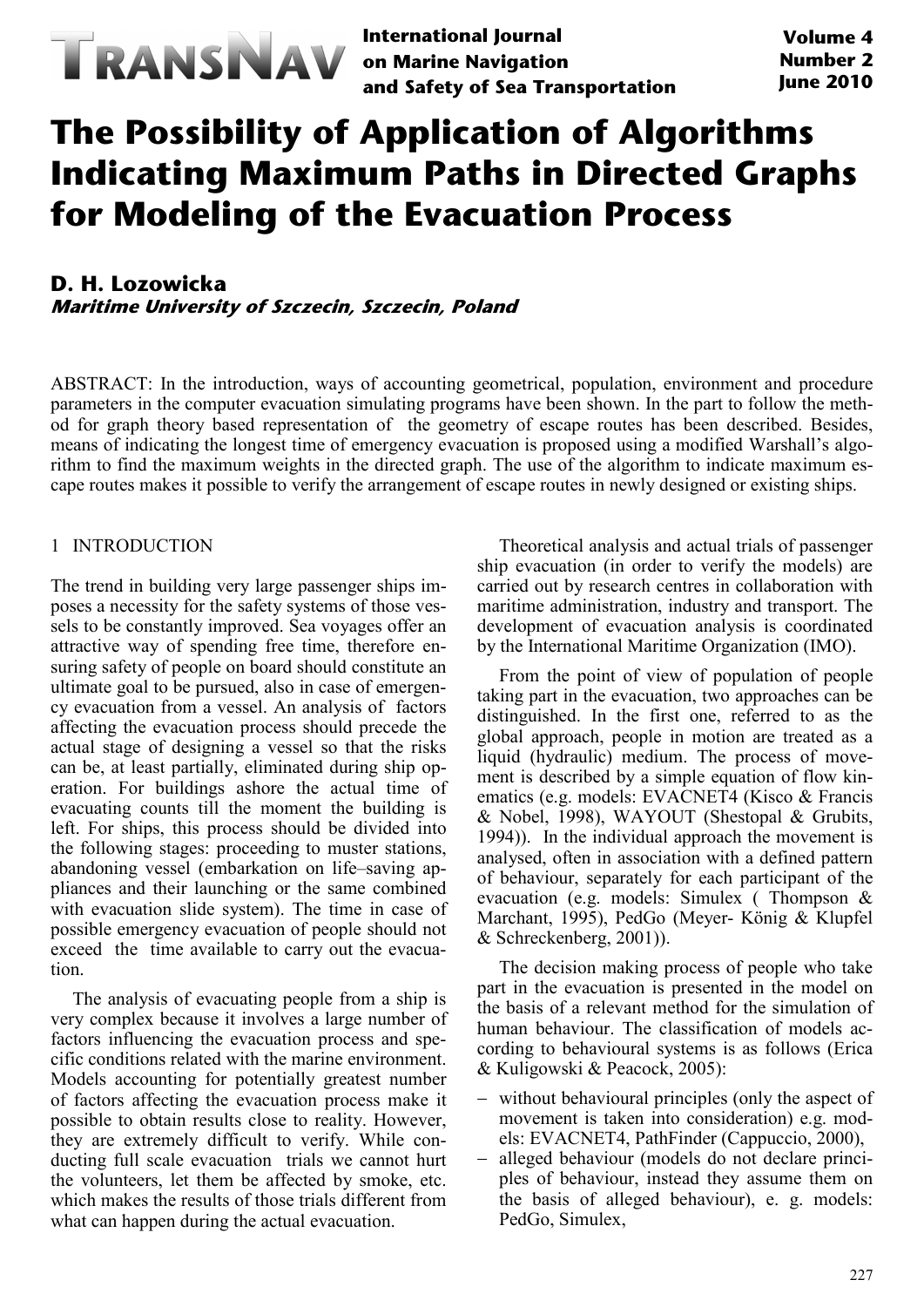- − behavioural system based on principles (system "if, then"), e.g. models: EXITT (Levin, 1998),  $E-$ SCAPE (Reisser-Weston, 1996),
- − probabilistic behavioural system (principles included in the model are stochastic), e. g. CRISP (Fraser-Mitchell, 2001), ASERI models (Schneider & Konnecke, 2001),
- − behavioural system based on artificial intelligence, e.g. models: Legion (Williams, 2005) Vegas (Still, 1994).

Evacuation models differ according to the way the movement of people is presented. In most types of models people have their specific travel speed (actual data). However, in the instances of a greater density leading to queuing there are various methods of describing the movements of people. In the situation of a restricted flow, the following approaches to modeling can be distinguished:

- − determining the speed and flow of people (individuals or populations) on the basis of the geometry of the analyzed space (density), e.g. WAY-OUT, STEPS (Hoffman & Henson, 1998) models,
- − establishing individual distances between evacuating people and possible obstacles, e.g. SIM-ULEX, VEGAS models,
- − calculating the undisturbed flow, then accounting for disturbances using various coefficients, e. g. ALLSAFE model (Heskestad & Meland, 1998).

In all models the surroundings of evacuation must be presented, i.e. the geometry of the interior (corridors, spaces layout). The space is divided into subspaces and each subspace is attached to the neighbouring ones. Usually two methods are employed:

- − space is substituted for a network of polarized spaces of different shapes and sizes, depending on the model (e. g. PedGo, EGRESS models (Ketchell & Cole & Webber, 1994)), making it possible to locate an individual evacuated as well as possible obstacles by the determination of the exact position in the space (room),
- − space is shown by means of fields which stand for spaces (rooms) or corridors and are not consistent with actual dimensions, giving the exact position of an evacuated person in a given space (room) is not possible; there is only a possibility to move between the components of the analyzed structure (e. g. EXODUS model (Gwynne & Galea & Lawrence & Filippidis, 1998)).

## 2 THE REPRESENTATION OF THE GEOMETRY OF SHIP'S ESCAPE ROUTES BASED ON THE GRAPH THEORY

On the basis of ship evacuation plan it is possible to present the layout of evacuation routes on the ship (corridors, stairways and spaces) in the form of a hydraulic network. In the next stage, utilizing the graph theory and accounting for the movement of passengers along escape routes, the layout of the escape routes is brought down to the format allowing for further use in the designed model of evacuation.

Particular stages of encoding the escape routes layout in the form of the directed graph is shown in Figure1.

When using this kind of record, it is suggested that one of the ways of looking for the maximum evacuation path be employed to form the most disadvantageous scenario of evacuation, that is, to calculate the maximum weights of the graph. To this end the modified Warshall's algorithm was used (Ross, 2005).

The devised method will be presented using a chosen vessel as an example.



Figure 1. Algorithm of encoding the emergency escape routes arrangement into the form of the directed graph.

In room PP there are 180 people, who split up the moment the evacuation commences and proceed through three exits: towards the staircase *b* and the doors *a* and *c*. Figure 2 shows the escape routes arrangement together with the direction of the evacuation.



Figure 2. Escape routes arrangement together with the direction of the evacuation

The escape routes arrangement is represented as a digraph in which a set of vertices represents the particular sections of escape routes, while the edges represent the connections among them (Fig 3). In the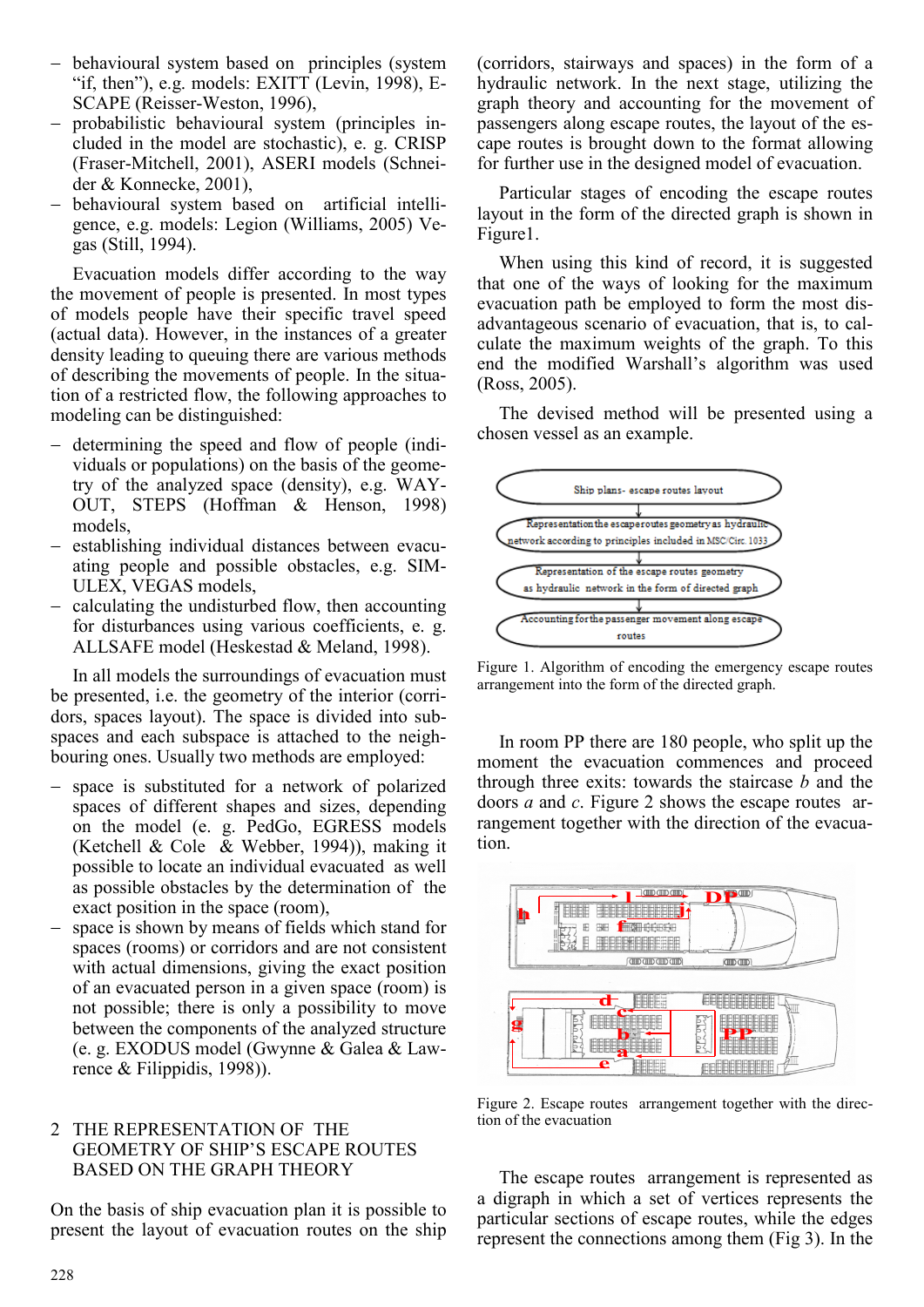digraph which represents escape routes, the weight of the edge can be interpreted as the walking time of a given evacuation group along this kind of path.



Figure 3 The escape routes arrangement is represented as a digraph.

To calculate the time of evacuation  $T_c$ , the method of calculating the flow of people through respective nodes of the arrangement was used.

The time of the transit of *x* passengers along a given arc (passageway, space) is:

$$
T_c = \frac{L}{S_{sr}} + \frac{x}{\left(F_s \cdot W_c\right)}\tag{1}
$$

where:

S  $\zeta$  - mean speed of people along the escape routes can be assumed as ca. 0.5 m/s when the ship is listing (Yoshida& Murayama & Itakaki, 2001), (Ando& Ota & Oki, 1988),

L- the length of passageways

 $W_c$  – the breadth, measured betwen the handrails, for the passageways and stairways, and the door breadth when fully open,

 $F_s$  – specific flow is assumed to be 0.43 (person/ms) (acc. SFPE Fire Protection Engineering Handbook, 2<sup>nd</sup> edition, NFPA 1995),

The time obtained should be increased by coefficients accounting for: passenger age, passageways inaccessibility, restricted visibility, flow of people in the opposite direction and other factors which may hinder the evacuation.

The increasing coefficients are assumed to be 2.3 (IMO, Circular MSC/Circ.1033).

The table of the weights of the analyzed example has the following form:

|  |  |                                                                                                                                          |  |  | $ - \infty$ 363 343 363 $- \infty$ $- \infty$ $- \infty$ $- \infty$ $- \infty$ $- \infty$ $- \infty$ $- \infty$ $- \infty$ $ $ |
|--|--|------------------------------------------------------------------------------------------------------------------------------------------|--|--|--------------------------------------------------------------------------------------------------------------------------------|
|  |  | $\vert -\infty$ $-\infty$ $-\infty$ $-\infty$ $-\infty$ 357 $-\infty$ $-\infty$ $-\infty$ $-\infty$ $-\infty$                            |  |  |                                                                                                                                |
|  |  | $-\infty$ $-\infty$ $-\infty$ $-\infty$ $-\infty$ $-\infty$ $312$ $-\infty$ $-\infty$ $-\infty$ $-\infty$ $-\infty$                      |  |  |                                                                                                                                |
|  |  | $-\infty$ $-\infty$ $-\infty$ $-\infty$ $357$ $-\infty$ $-\infty$ $-\infty$ $-\infty$ $-\infty$ $-\infty$ $-\infty$                      |  |  |                                                                                                                                |
|  |  | $-\infty$ $-\infty$ $-\infty$ $-\infty$ $-\infty$ $-\infty$ $-\infty$ $147$ $-\infty$ $-\infty$ $-\infty$ $-\infty$                      |  |  |                                                                                                                                |
|  |  | $-\infty$ $-\infty$ $-\infty$ $-\infty$ $-\infty$ $-\infty$ $-\infty$ $147$ $-\infty$ $-\infty$ $-\infty$ $-\infty$                      |  |  |                                                                                                                                |
|  |  | $-\infty$ $-\infty$ $-\infty$ $-\infty$ $-\infty$ $-\infty$ $-\infty$ $-\infty$ $-\infty$ $-\infty$ 361 $-\infty$                        |  |  |                                                                                                                                |
|  |  | $-\infty$ $-\infty$ $-\infty$ $-\infty$ $-\infty$ $-\infty$ $-\infty$ $-\infty$ $556$ $-\infty$ $-\infty$ $-\infty$                      |  |  |                                                                                                                                |
|  |  | $\vert -\infty$ $-\infty$ $-\infty$ $-\infty$ $-\infty$ $-\infty$ $-\infty$ $-\infty$ $-\infty$ $204$ $-\infty$ $-\infty$                |  |  |                                                                                                                                |
|  |  | $ - \infty\>$ $- \infty\>$ $- \infty\>$ $- \infty\>$ $- \infty\>$ $- \infty\>$ $- \infty\>$ $- \infty\>$ $- \infty\>$ $- \infty\>$ $428$ |  |  |                                                                                                                                |
|  |  | $1-\infty$ $-\infty$ $-\infty$ $-\infty$ $-\infty$ $-\infty$ $-\infty$ $-\infty$ $-\infty$ $-\infty$ $-357$                              |  |  |                                                                                                                                |
|  |  |                                                                                                                                          |  |  |                                                                                                                                |

The symbol  $\infty$  indicates that in the graph there is no path between given vertices.

### 3 WARSHALL ALGORITHM FOR FINDING THE MAXIMUM PATHS

In connection with the intended adaptation of the Warshall algorithm for finding the maximum paths all cases of *∞* were replaced by values *-∞,* whilst *-*  $\infty + x = -\infty = x + (-\infty)$  for a given x and  $-\infty < a$  for all real numbers *a*.

The maximum weight is called the largest weight of path leading from one vertix to the other and is denoted as M.

The general formula of the Warshall algorithm to form the table of the maximum weights of the graph is as follows (Ross, 2005):

{Data: matrix  $W_0$  of non-negative edge weights of the directed graph without loops and multiple edges}

{Results: matrix M the weight of maximums of this graph}

{ Auxiliary variables: matrix W}

$$
W\text{:=}\!\!\:W_0
$$

for  $k = 1$  n perform

for  $i = 1$  up to n perform

for 
$$
j = 1
$$
 up to  $n$  perform  
if  $W[i,j] < W[i,k] + W[k,j]$ , then

replace  $W[i,j]$  with the sum  $W[i,k]+W[k,j]$ 

 $M:=W$ 

The calculations of the maximum weights functions table of the analysed example are as follows:

$$
W = W_0 =
$$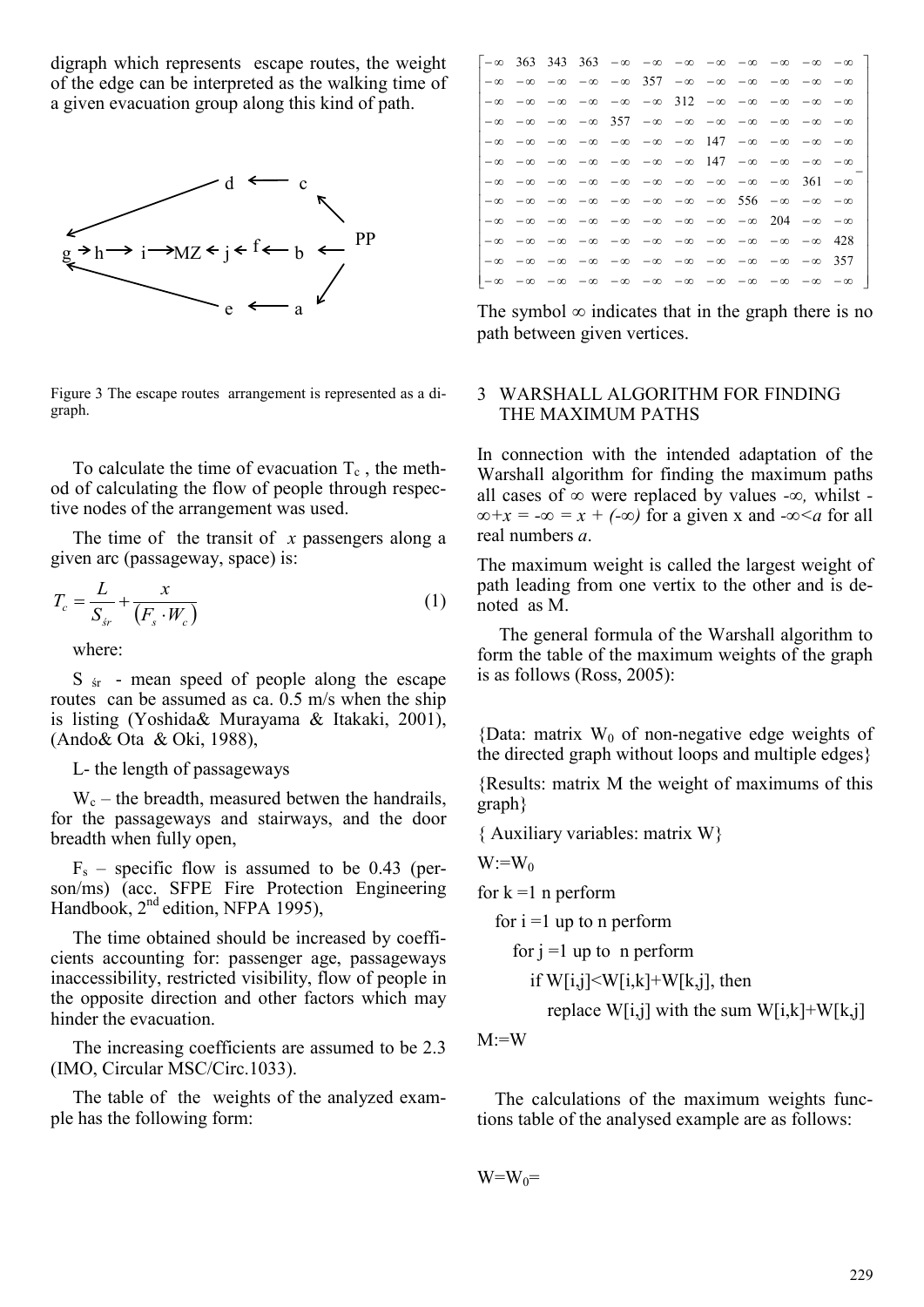|  |  |  |  |                                                                                                                                                                                                                                  |  | $ -\infty$ 363 343 363 $-\infty$ $-\infty$ $-\infty$ $-\infty$ $-\infty$ $-\infty$ $-\infty$ $-\infty$ $-\infty$ |
|--|--|--|--|----------------------------------------------------------------------------------------------------------------------------------------------------------------------------------------------------------------------------------|--|------------------------------------------------------------------------------------------------------------------|
|  |  |  |  | -∞ -∞ -∞ -∞ -∞ -∞ 357 -∞ -∞ -∞ -∞ -∞ -∞ -                                                                                                                                                                                        |  |                                                                                                                  |
|  |  |  |  | $ - \infty\>$ $- \infty\>$ $- \infty\>$ $- \infty\>$ $- \infty\>$ $- \infty\>$ $312$ $- \infty\>$ $- \infty\>$ $- \infty\>$ $- \infty\>$ $- \infty\>$                                                                            |  |                                                                                                                  |
|  |  |  |  | -∞ -∞ -∞ -∞ 357 -∞ -∞ -∞ -∞ -∞ -∞ -∞ -                                                                                                                                                                                           |  |                                                                                                                  |
|  |  |  |  | l-∞ -∞ -∞ -∞ -∞ -∞ -∞ -∞ 147 -∞ -∞ -∞ -∞                                                                                                                                                                                         |  |                                                                                                                  |
|  |  |  |  | $ - \infty\>$ $- \infty\>$ $- \infty\>$ $- \infty\>$ $- \infty\>$ $- \infty\>$ $- \infty\>$ $- \infty\>$ $- \infty\>$ $- \infty\>$ $- \infty\>$                                                                                  |  |                                                                                                                  |
|  |  |  |  | $\mathsf{I}-\infty$ $\mathsf{-}\infty$ $\mathsf{-}\infty$ $\mathsf{-}\infty$ $\mathsf{-}\infty$ $\mathsf{-}\infty$ $\mathsf{-}\infty$ $\mathsf{-}\infty$ $\mathsf{-}\infty$ $\mathsf{-}\infty$ $\mathsf{361}$ $\mathsf{-}\infty$ |  |                                                                                                                  |
|  |  |  |  | -∞ -∞ -∞ -∞ -∞ -∞ -∞ -∞ -∞ 556 -∞ -∞ -∞                                                                                                                                                                                          |  |                                                                                                                  |
|  |  |  |  | $ - \infty\>$ $- \infty\>$ $- \infty\>$ $- \infty\>$ $- \infty\>$ $- \infty\>$ $- \infty\>$ $- \infty\>$ $- \infty\>$ $- \infty\>$ $- \infty\>$                                                                                  |  |                                                                                                                  |
|  |  |  |  |                                                                                                                                                                                                                                  |  |                                                                                                                  |
|  |  |  |  | -∞ -∞ -∞ -∞ -∞ -∞ -∞ -∞ -∞ -∞ -∞ -∞ -∞ 357                                                                                                                                                                                       |  |                                                                                                                  |
|  |  |  |  |                                                                                                                                                                                                                                  |  |                                                                                                                  |
|  |  |  |  |                                                                                                                                                                                                                                  |  |                                                                                                                  |

Due to the fact that we deal with a sequence of events, the algorithm is to be simplified because we focus only on the maximum paths coming out of the vertix PP, that is, we assume that  $i=1$ .

$$
W_1 =
$$

[− ∞ 363 343 363 − ∞ − ∞ − ∞ − ∞ − ∞ − ∞ − ∞ − ∞]  $W_2=$ 

[− ∞ 363 343 363 363 720 363 363 363 363 363 363]  $W_3$ =

[− ∞ 363 343 363 363 720 675 363 363 363 363 363] etc.

As a result, the following maximum weights from the vertix PP are obtained.

 $M=$ 

[− ∞ 363 343 363 363 720 675 867 1423 1627 1373 2055]

In the analyzed example of escape routes arrangement the longest time of evacuation amounts to 2055 s (ca. 34 minutes). The longest evacuation time there is for the following paths:

PP-a-e-g-h-i-MZ

PP-c-d-g-h-i-MZ

We assume that each of those paths is passed by 60 persons. Those groups of people achieve following time of moving by analyzed edges of graph:

PP-a (PP-c) -343 seconds

c-d  $(a-e)$  – 357 seconds

 $d-g$  (e-g) – 147 seconds

 $g-h - 556$  seconds

 $h-i - 204$  seconds

 $i$  -MZ  $-$  428 seconds

Alternative paths (PP-b-f-j-MZ) is definitely shorter than above mentioned.

#### 4 CONCLUSION

The purpose of the paper was to present an application of the Warshall algorithm to calculate the longest time of evacuation on the ship.

The ship evacuation plan can be presented in the form of a digraph with assigned weighted edges of the graph. Then, by applying one of the algorithms determining maximum paths, the longest evacuation time can be set for assumed evacuation scenarios.

The analysed example was simplified by an assumption that the evacuees would split up proportionally to head for the available exits. However, it is not seldom that everyone chooses one particular egress (so called "herd instinct"), leaving the remaining ones unused. This can ultimately lead to congestions or decelerating the evacuation. Therefore this phenomenon is to be taken into account in further studies.

The method of representing the evacuation routes arrangement as a digraph and the application of the algorithm to determine the maximum paths enables the design solutions of escape routes to be verified both for newbuildings and ships in operation.

At present it is mandatory to carry out an evacuation analysis for passenger vessels of the ro-ro and high speed craft type. However, in the future it is intended to include all passenger vessels carrying more than 1000 people. It shows that further studies on modeling the evacuation process are needed, which is justified by the fact that evacuation scenarios recommended by the IMO are inaccurate and have proved inadequate to real-life situations.

#### REFERENCES

- Ando K.& Ota H. & Oki T. 1988. Forecasting the flow of people, *Railway Research Review*, vol. 45, pp. 8-14.
- Cappuccio J., 2000. Pathfinder: A Computer-Based Timed Egress Simulation, *Fire Protection Engineering*, 8, pp.11- 12.
- Erica D.& Kuligowski R. D. & Peacock A.,2005. Review of Building Evacuation Models**,** *National Institute of Standards and Technology Technical Note 1471*, U.S. Government Printing Office Washington.
- Fraser-Mitchell J., 2001. Simulated Evacuations of an Airport Terminal Building, using the CRISP Model, *In 2nd International Symposium in Human Behaviour in Fire,* pp. 89-100, Boston, MA.
- Gwynne S. & Galea E. R.& Lawrence P.& Filippidis L., 1998. A Systematic Comparison of Model Predictions Produced by the buildingEXODUS Evacuation Model and the Tsukuba Pavilion Evacuation Data, *Applied Fire Science*, 7, pp. 235-266.
- Heskestad A. W. & Meland O. J., 1998. Determination of Evacuation Times as a Function of Occupant and Building Characteristics and Performance of Evacuation Measures,